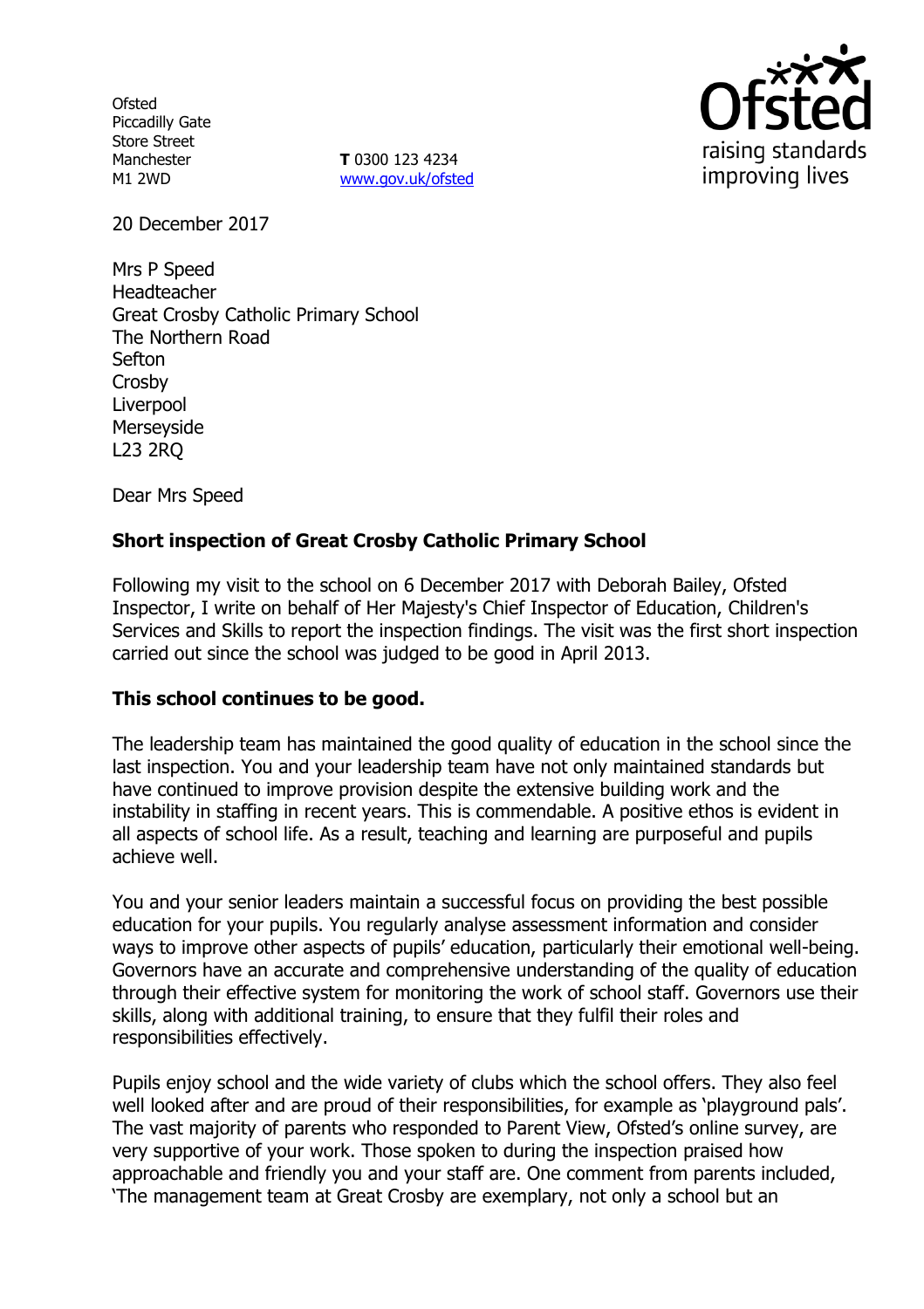

extension of the family.'

At the last inspection you were asked to ensure that teachers plan activities which precisely meet pupils' different needs, particularly for the most able. You have successfully addressed this point. The appointment of three middle leaders who are responsible for teaching and learning has introduced more effective monitoring and moderating activities. As a consequence, new methods of assessment and good-quality training have meant that teachers more closely match tasks to pupils' abilities. However, we agreed that there is more work to do to increase the proportion of middle-ability pupils who reach the higher standards at the end of each key stage. You have already identified this as an area for improvement and plans are in place to address this.

# **Safeguarding is effective.**

Safeguarding arrangements are fit for purpose and records are of a high quality. The safety and care of pupils is at the centre of all you do: processes and procedures are effective. Staff receive regular updates from you and the safeguarding team. Training is focused on issues that may arise in the locality so that staff can recognise and report any safeguarding issues.

You know families well and work effectively with outside agencies to ensure that the most vulnerable families and pupils are kept safe. Parents are informed of safeguarding updates through the school website. Pupils I spoke to during the inspection said that they know who to go to if they have any worries and stated that they felt very safe in school. The vast majority of parents responding to Parent View agreed that pupils are kept safe in school.

# **Inspection findings**

- We agreed a number of areas of focus for this inspection. The first of these was to consider how well writing is taught across the school. Since September, the new curriculum team for English has taken decisive steps to ensure that pupils make the best possible progress in writing. There are clear improvements to the way in which pupils' work is assessed and how this is used to match the teaching of writing to pupils' needs. Pupils respond positively to the way writing activities are linked to their reading. A good example of this is when Year 1 pupils wrote a menu for the 'The Scarecrow's Wedding'. Pupils say that they enjoy writing and have opportunities to apply their skills in a range of subjects. As a result of these changes, current pupils make better progress from their starting points and are more confident and competent writers. Your assessment information and work in pupils' books show that pupils' outcomes in writing are improving. However, you agreed that there is more work to do to improve spelling across the school, particularly in subjects other than English and mathematics.
- The next area we looked at was how you are improving outcomes for disadvantaged pupils. You instigated an effective programme of monitoring which helps you to evaluate more accurately the needs of this group of pupils. As a result, teaching is now more clearly matched to pupils' needs. Governors are knowledgeable and are closely involved with the school. They are effective in their monitoring and evaluation of the impact of leaders' actions to improve the outcomes for disadvantaged pupils. Your most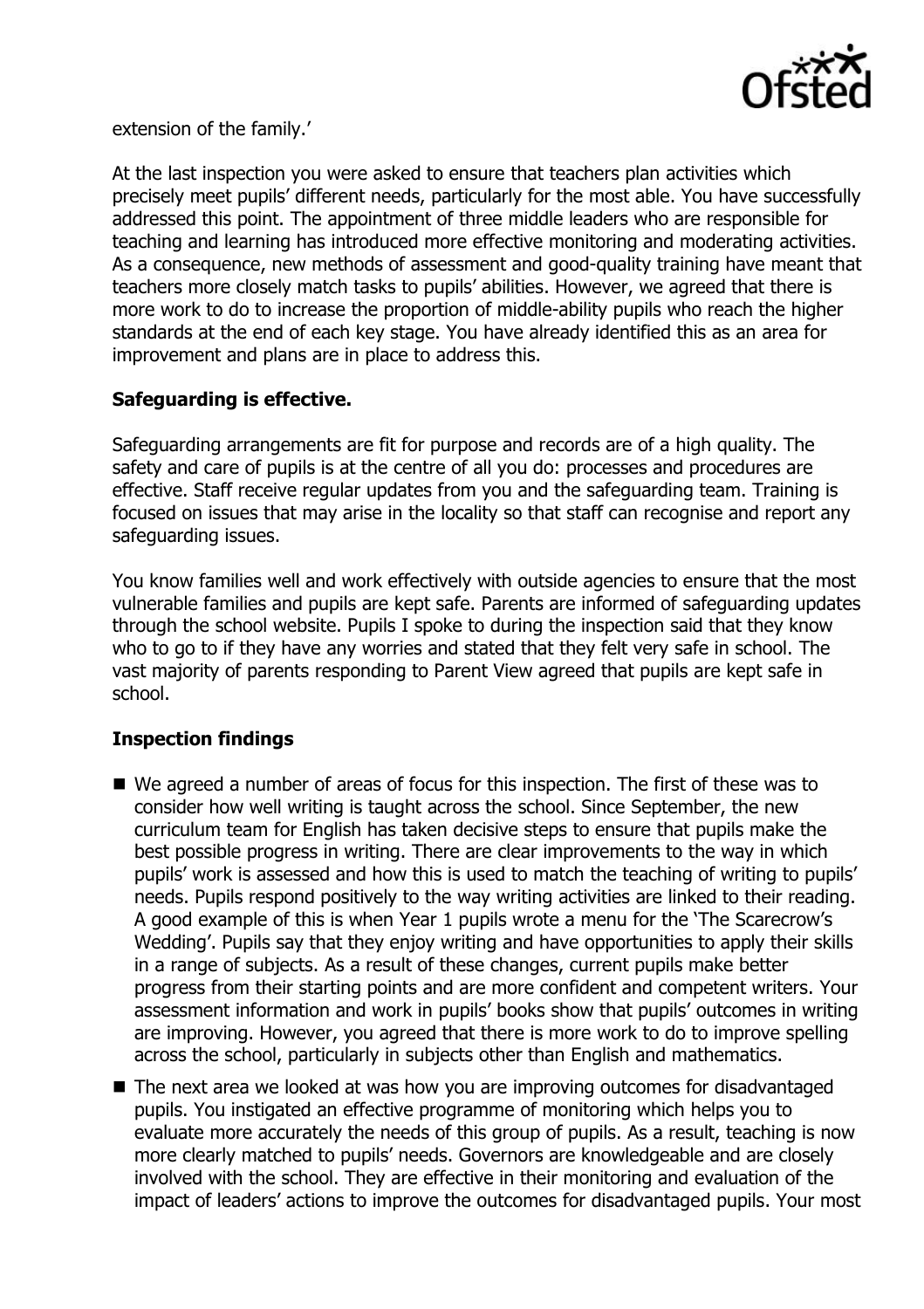

recent assessments show that the difference in the attainment of disadvantaged pupils and that of other pupils is diminishing. Work in pupils' books also confirms that this is the case.

- Some of the disadvantaged pupils also have special educational needs (SEN) and/or disabilities. You and other staff know each of these pupils extremely well and have a clear understanding of the barriers they face in their learning. Consequently, you are able to support each pupil in a personalised way and current pupils make at least good progress. You ensure that appropriate support is in place for vulnerable pupils and their families and this also results in improved outcomes.
- The final area we considered was the attendance of disadvantaged pupils, including those who have SEN and/or disabilities. Leaders have worked hard to address the weaker attendance of this group of pupils. The attendance leader monitors individual pupils and targets those with low attendance by providing individual support and rewards. You and the parent support adviser have identified the different reasons why these pupils have a high absence rate. You work closely with parents to overcome any barriers to regular attendance. As a result, the attendance of this group of pupils has improved, alongside the improvement in their progress and attainment.

## **Next steps for the school**

Leaders and those responsible for governance should ensure that:

- $\blacksquare$  teachers provide more challenging tasks so that a greater proportion of middle-ability pupils exceed the expectations in reading, writing and mathematics at the end of each key stage
- $\blacksquare$  they embed the recent improvements in spelling across the school so that pupils' outcomes in writing improve.

I am copying this letter to the chair of the governing body, the director of education for the Archdiocese of Liverpool, the regional schools commissioner and the director of children's services for Sefton. This letter will be published on the Ofsted website.

Yours sincerely

#### Simon Hunter **Her Majesty's Inspector**

### **Information about the inspection**

Throughout the inspection inspectors spoke to pupils, both formally and informally, about their work and school life. Inspectors met with you, your two assistant headteachers, the attendance leader, the English curriculum team and the safeguarding leader to discuss improvements in their areas of responsibility. Inspectors looked at learning in pupils' books.

Inspectors reviewed documentation which included your evaluation of the school's